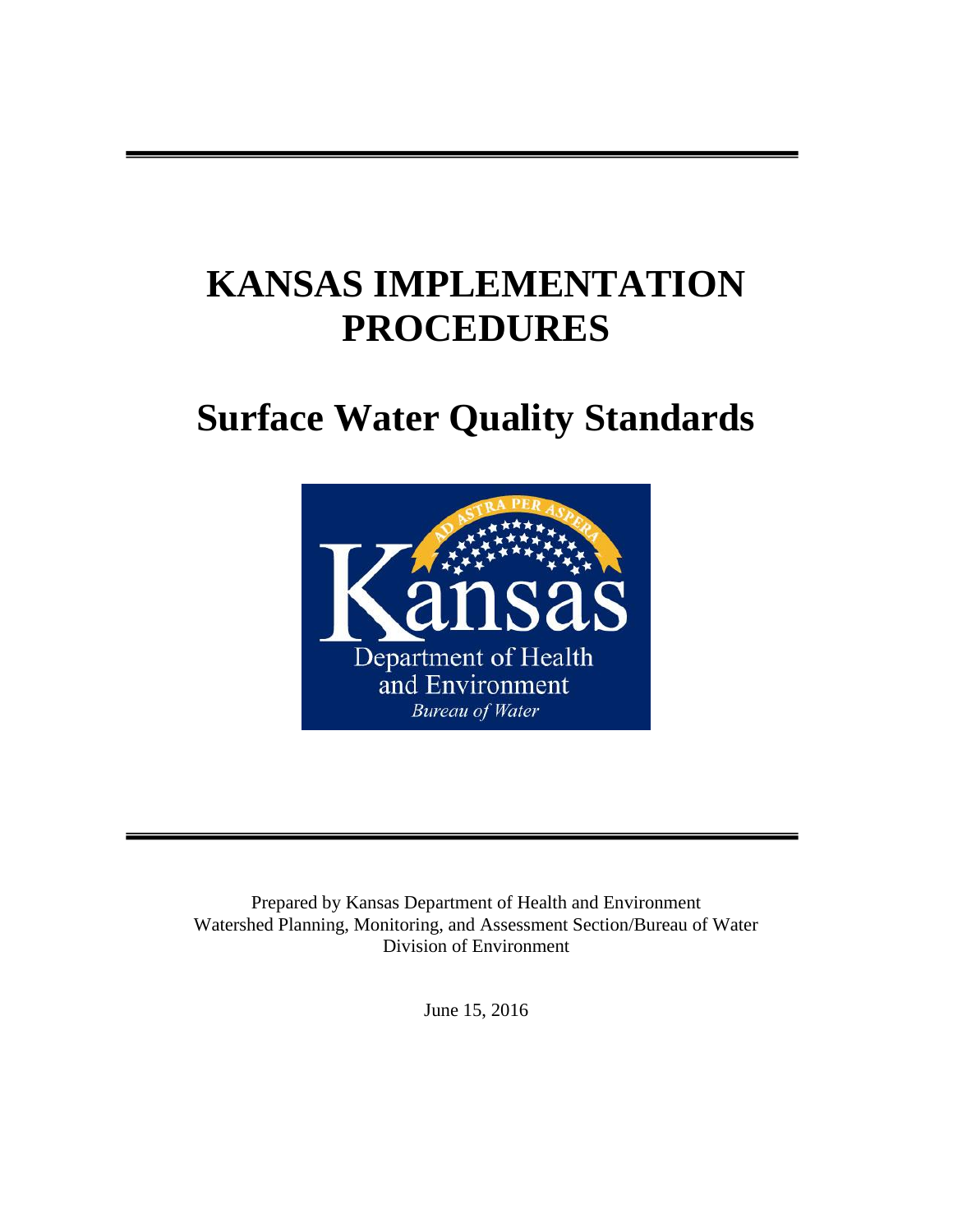Page intentionally left blank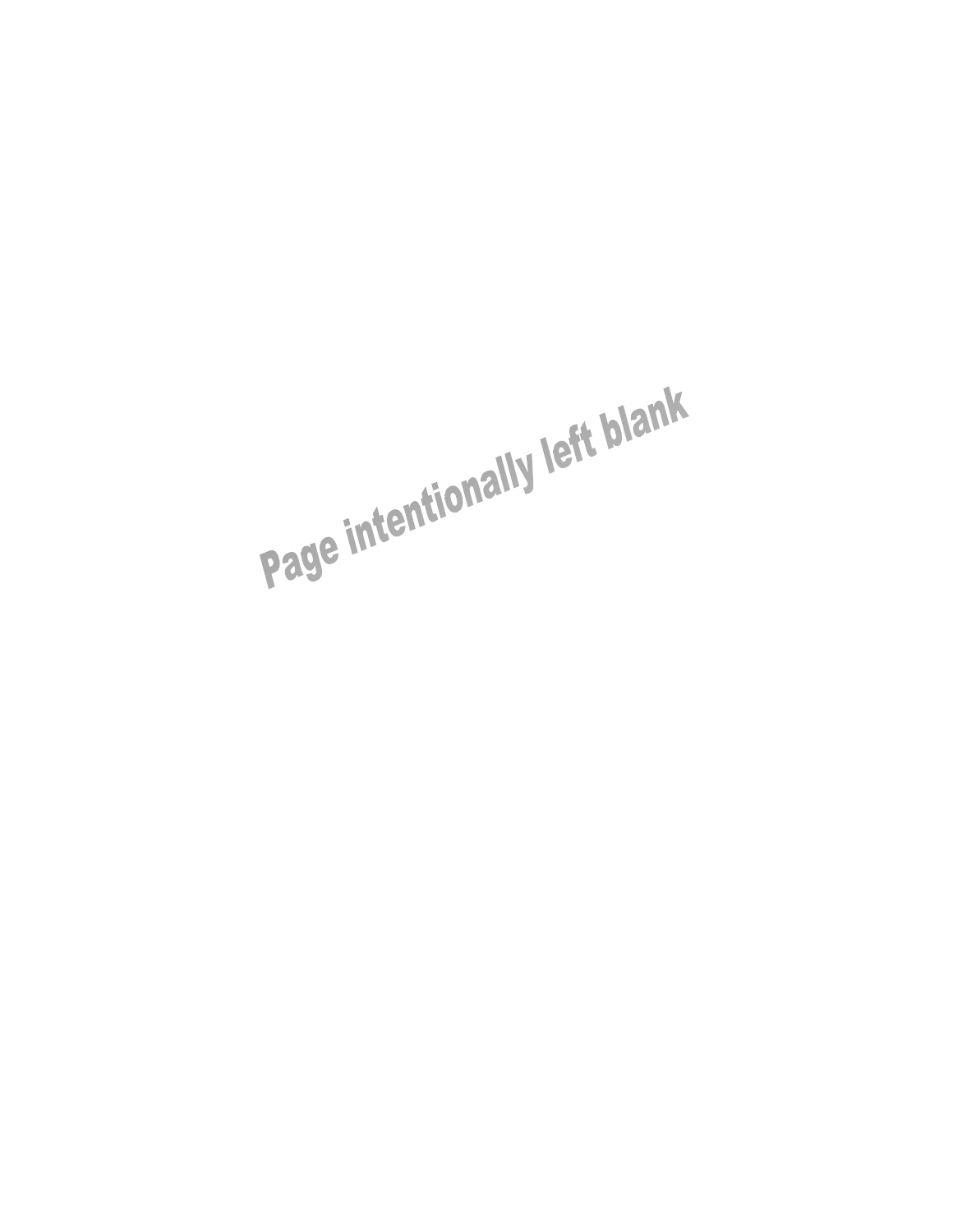### **Table of Contents**

| 1                       |                                                                              |
|-------------------------|------------------------------------------------------------------------------|
| 1.1                     |                                                                              |
| 1.2                     |                                                                              |
| 1.3                     |                                                                              |
| 1.4                     |                                                                              |
|                         |                                                                              |
| $\overline{2}$          |                                                                              |
| 2.1                     |                                                                              |
|                         | 2.1.1                                                                        |
|                         | 2.1.2                                                                        |
| 2.2                     |                                                                              |
|                         | 2.2.1                                                                        |
|                         | 2.2.2                                                                        |
|                         |                                                                              |
| 2.3                     |                                                                              |
| 2.4                     |                                                                              |
| 2.5                     |                                                                              |
| 2.6                     |                                                                              |
|                         | 2.6.1.1 Classified Surface Waters Other Than Classified Stream Segments 5    |
|                         | 2.6.1.2                                                                      |
|                         |                                                                              |
|                         | Classified Surface Waters Other Than Classified Stream Segments 6<br>2.6.2.1 |
|                         |                                                                              |
| 3                       |                                                                              |
| 3.1                     |                                                                              |
| 3.2                     |                                                                              |
| 3.3                     | NATURALLY OCCURRING CONDITIONS FOR LOW DISSOLVED OXYGEN (DO)                 |
|                         |                                                                              |
| 3.4                     |                                                                              |
| $\overline{\mathbf{4}}$ |                                                                              |
| 4.1                     |                                                                              |
| 4.2                     |                                                                              |
| 4.3                     |                                                                              |
|                         | 4.3.1                                                                        |
|                         | 4.3.2                                                                        |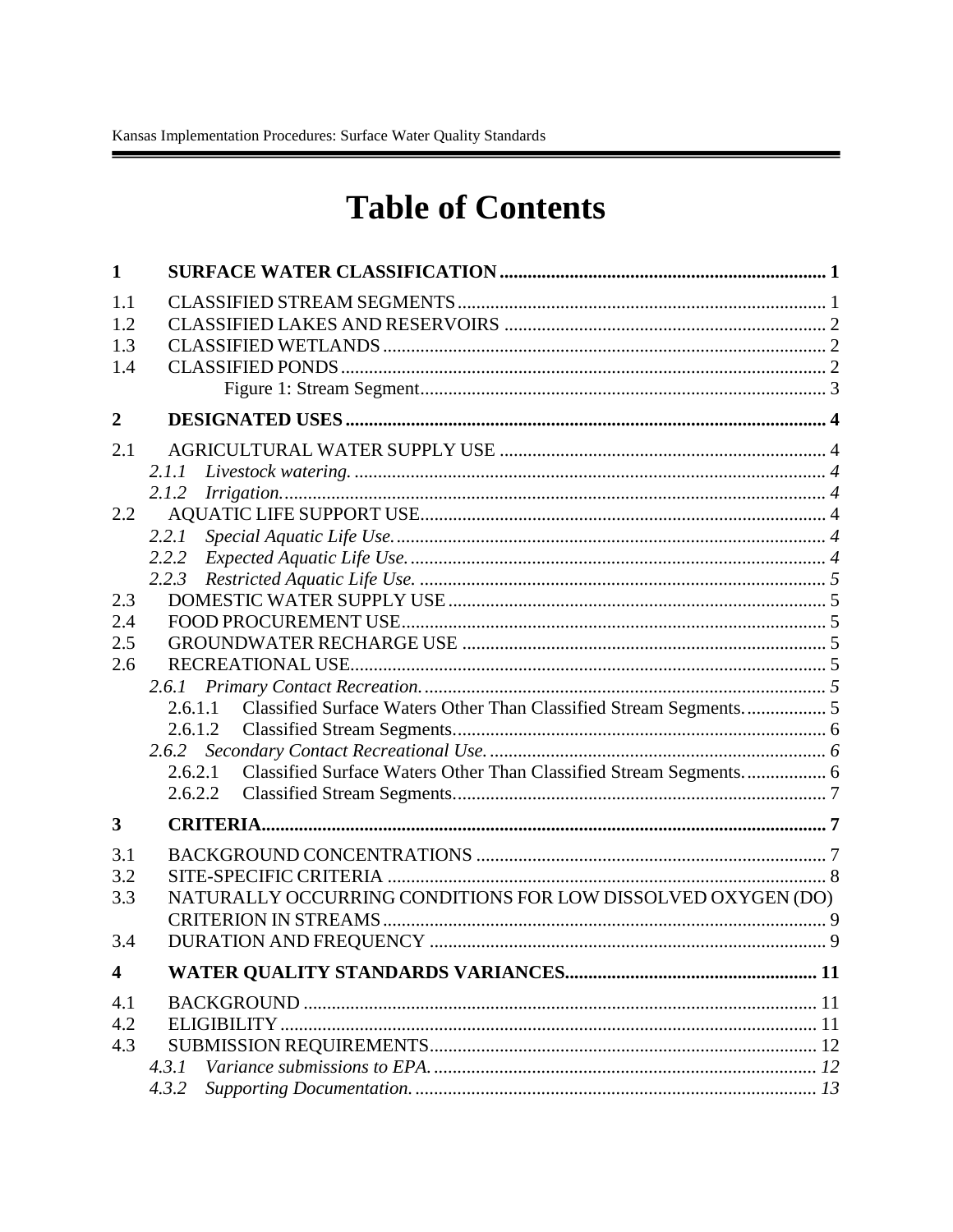Kansas Implementation Procedures: Surface Water Quality Standards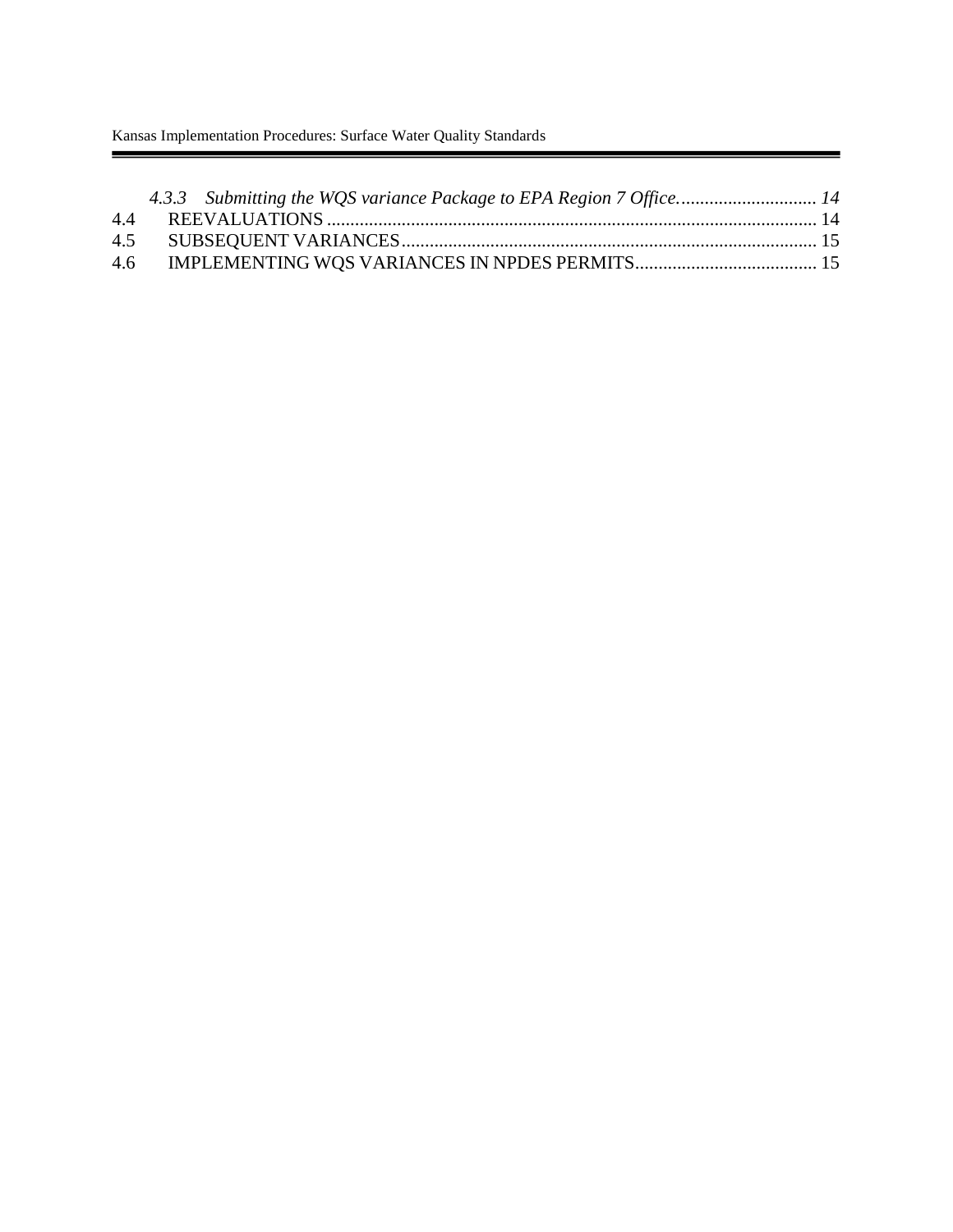Page intentionally left blank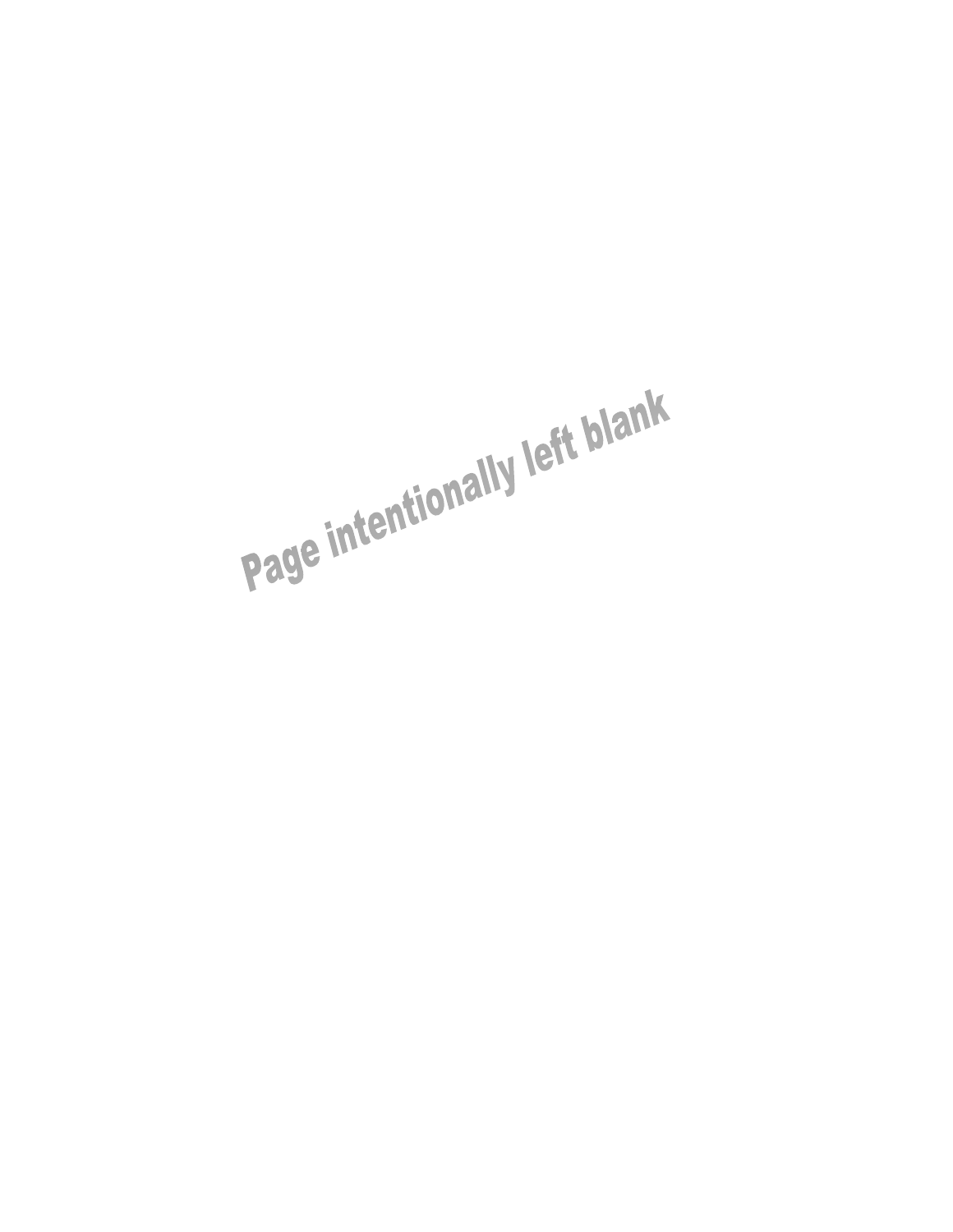These written procedures provide a uniform mechanism for interpreting Kansas Surface Water Quality Standards in waters of the state.

#### <span id="page-5-0"></span>**1 SURFACE WATER CLASSIFICATION**

All ponds owned by federal, state, county, or municipal authorities and all privately owned ponds that impound water from a classified stream segment are classified ponds and a portion of those ponds are listed in the Kansas Surface Water Register.

Applicable Regulations: 28-16-28d(a)

#### <span id="page-5-1"></span>**1.1 CLASSIFIED STREAM SEGMENTS**

Classified stream segments are all stream segments that:

- 1) Are waters of the state as defined in subsection (a) of K.S.A. 65-161, and amendments thereto, and waters described in subsection (d) of K.S.A. 65-171d, and amendments thereto, and
- 2) Meet one of the following criteria:
	- a. Stream segments indicated on the federal environmental protection agency's Reach File 1 (RF1) (1982) and have the most recently available 10-year median flow of equal to or in excess of 1 cubic foot per second (cfs) based on data collected and evaluated by the United States Geological Survey. In the absence of measured stream segment flow data, calculations of flow conducted by extrapolation methods provided by the United States Geological Survey may be used.

or

b. Stream Segments not indicated on RF1 and have the most recently available 10-year median flow of equal to or in excess of 1 cubic foot per second based on data collected and evaluated by the United States Geological Survey or in the absence of stream segment flow data, calculations of flow conducted by extrapolation methods provided by the United States Geological Survey may be used.

or

c. Stream segments actually inhabited by threatened or endangered aquatic species listed in rules and regulations promulgated by the Kansas Department of Wildlife and Parks or the United States Fish and Wildlife Service. The Kansas Department of Wildlife and Parks and the United States Fish and Wildlife Service will be consulted in order to determine the presence of threatened and endangered species.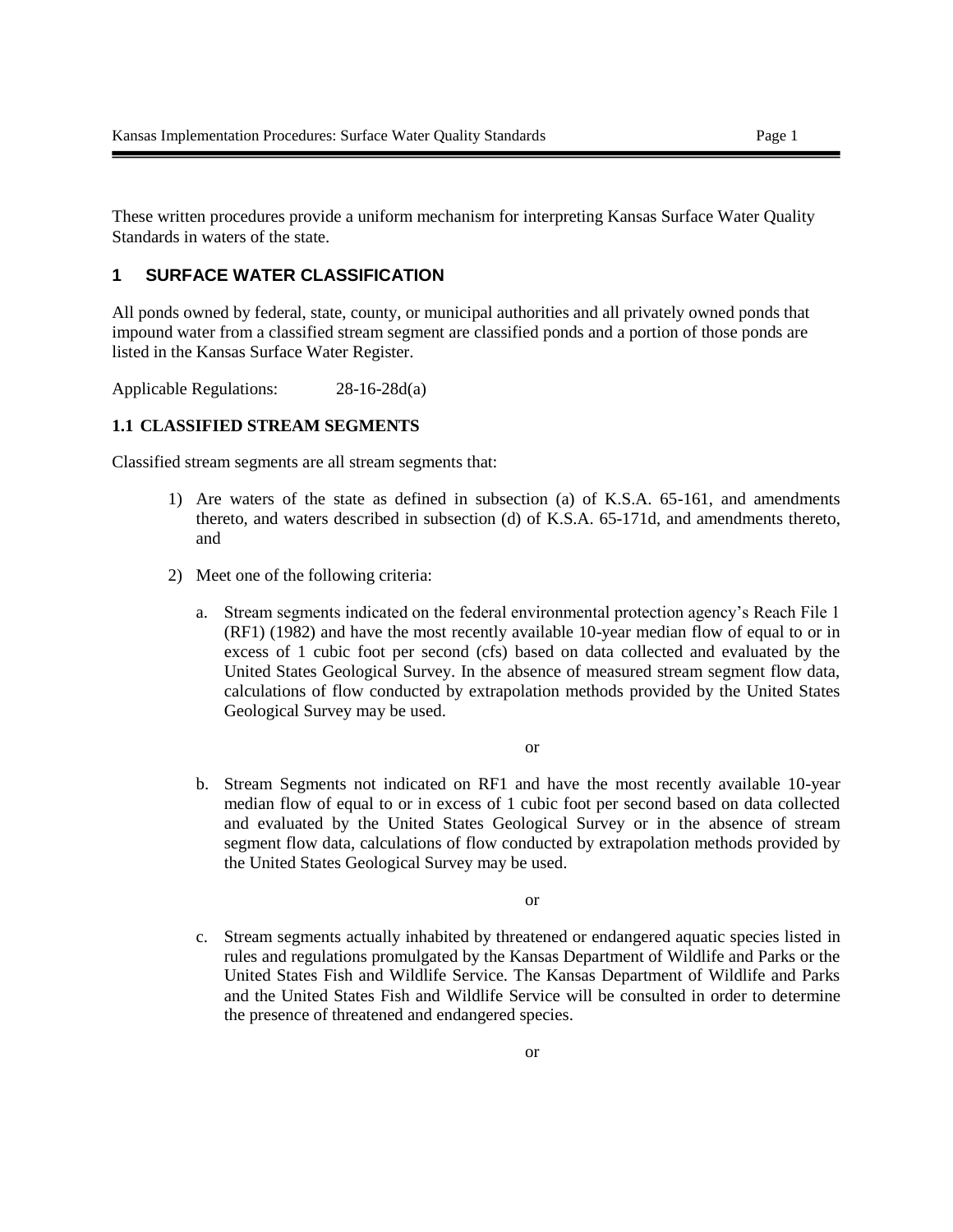- 
- d. Stream segments where scientific studies conducted by the department show that pooling of water during periods of flow below 1 cfs provides important refuges for aquatic life and permits biological recolonization during periods of intermittent flow.

or

e. Stream segments at the point of, and downstream from the point of discharge from a facility permitted under the National Pollutant Discharge Elimination System (NPDES). Note: confined animal feeding operations (CAFOs) are not permitted to have a continuous discharge. Therefore, this provision does not apply to NPDES-permitted CAFOs as defined in K.S.A. 65-171d, and amendments thereto.

A schematic depiction of the process is provided in Figure 1on the following page.

#### <span id="page-6-0"></span>**1.2 CLASSIFIED LAKES AND RESERVOIRS**

All lakes managed by federal, state, county, or municipal entities and those private lakes and reservoirs used for public drinking water supply or open to the general public for secondary contact recreation, are classified lakes and reservoirs, a portion of those lakes and reservoirs are listed in the Kansas Surface Water Register.

#### <span id="page-6-1"></span>**1.3 CLASSIFIED WETLANDS**

All wetlands managed by federal, state, county, or municipal entities, those wetlands classified as outstanding national resource waters, exceptional state waters, or designated as special aquatic life use waters, are classified wetlands and a portion of those wetlands are listed in the Kansas Surface Water Register. Those privately owned wetlands open to the general public for hunting, trapping, or other secondary contact recreational activities are also classified wetlands. Artificially created wetlands for wastewater treatment are not considered classified wetlands.

#### <span id="page-6-2"></span>**1.4 CLASSIFIED PONDS**

All ponds owned by federal, state, county, or municipal authorities and all privately owned ponds that impound water from a classified stream segment are classified ponds and a portion of those ponds are listed in the Kansas Surface Water Register.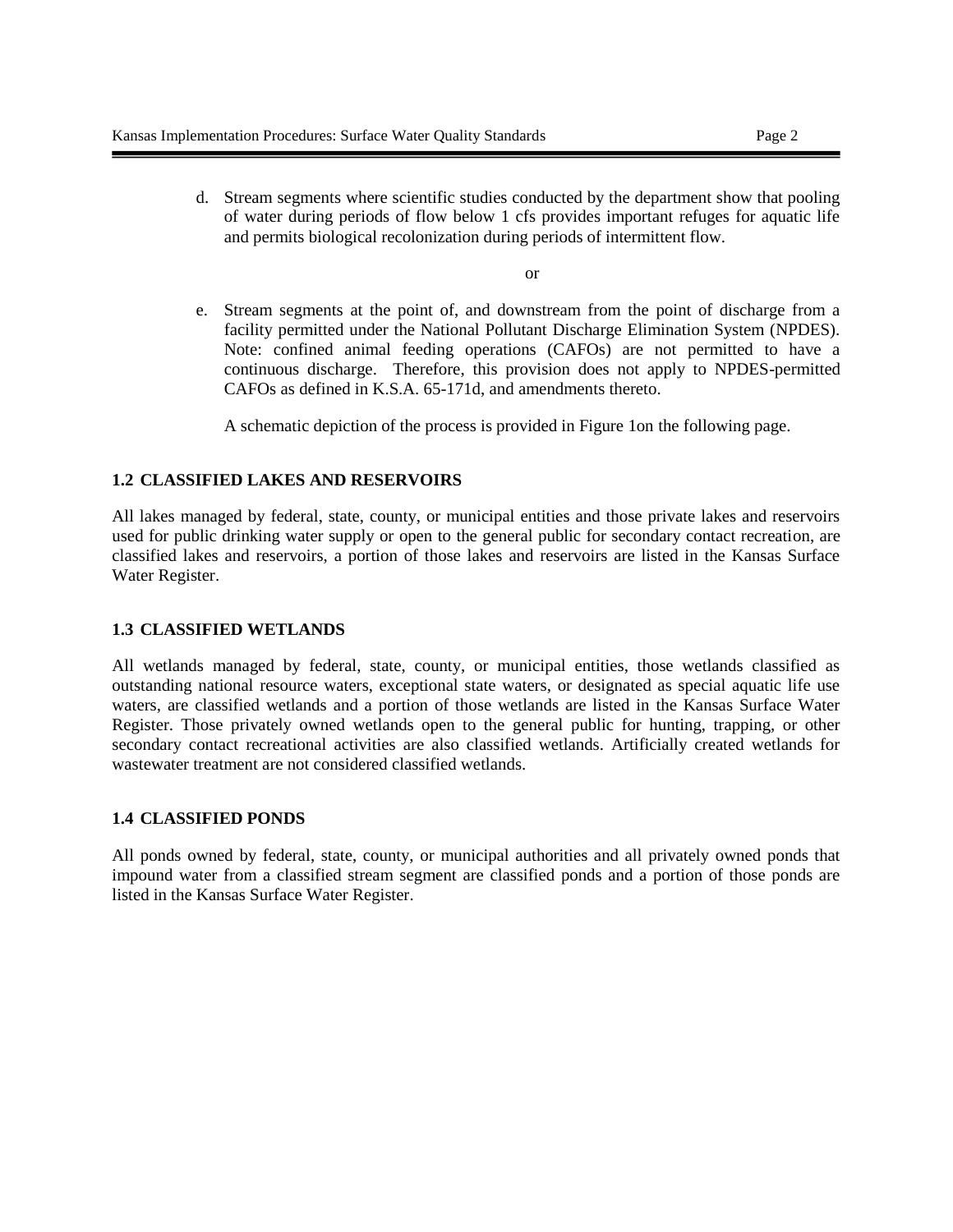<span id="page-7-0"></span>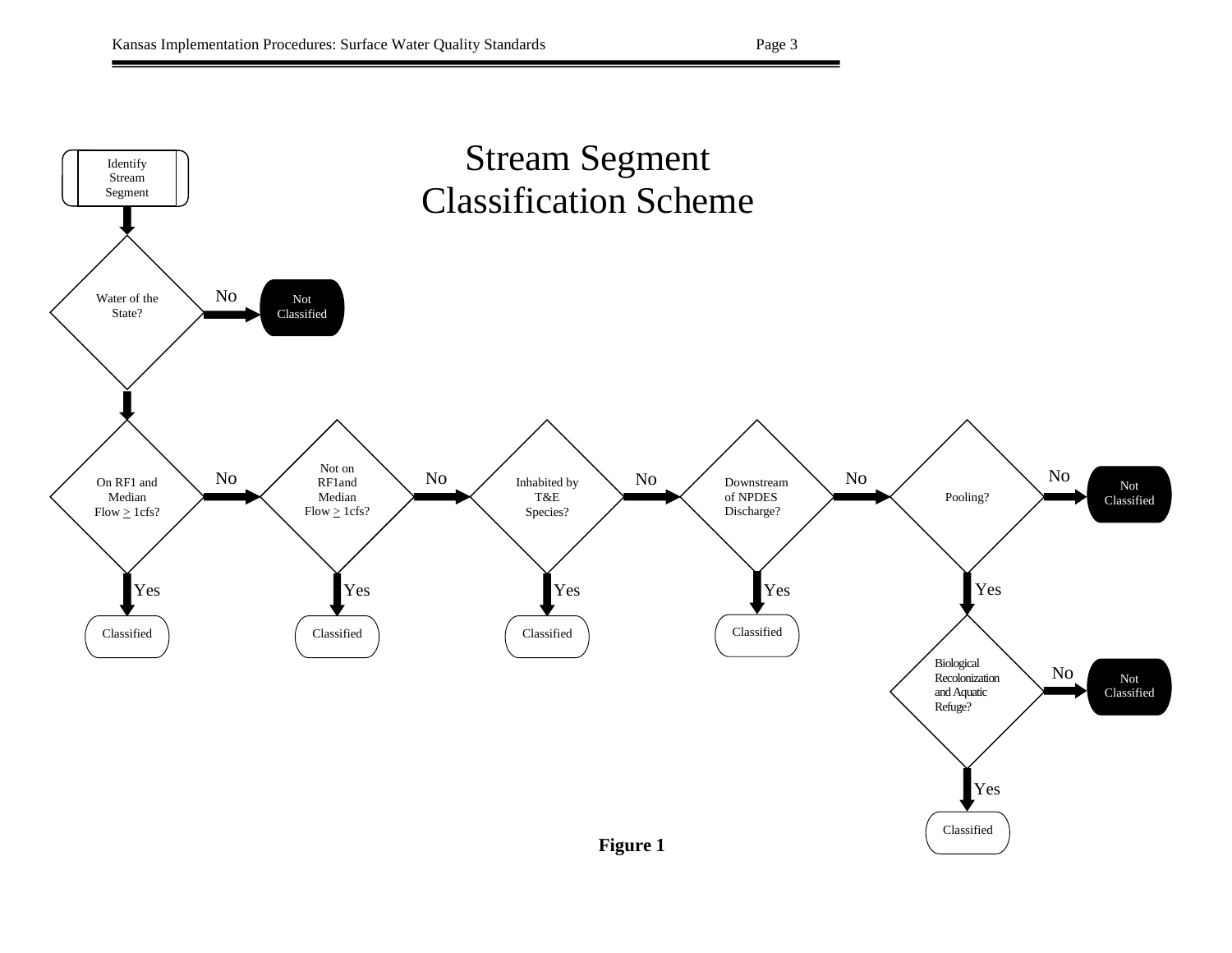#### <span id="page-8-0"></span>**2 DESIGNATED USES**

| <b>Applicable Regulations:</b> | K.A.R. $28-16-28d(b)$ |
|--------------------------------|-----------------------|
|                                | K.A.R. $28-16-28d(c)$ |

The Department will assign designated uses to state surface waters by conducting a use attainability analysis following the standardized procedures. Another party, following the Department's standardized procedure, may also conduct a use attainability analysis. If conducted by another party, the use attainability analysis must be submitted to the Department for review and approval.

#### <span id="page-8-1"></span>**2.1 AGRICULTURAL WATER SUPPLY USE**

Surface waters used for agricultural purposes.

#### <span id="page-8-2"></span>**2.1.1** Livestock watering.

Surface waters may be used for consumption of water by livestock.

#### <span id="page-8-3"></span>**2.1.2** Irrigation.

Surface waters may be withdrawn and used for application onto cropland.

#### <span id="page-8-4"></span>**2.2 AQUATIC LIFE SUPPORT USE**

Waters used for the maintenance of the ecological integrity of streams, lakes and wetlands including the aquatic, semi-aquatic, or terrestrial species dependent on surface water for survival

<span id="page-8-5"></span>**2.2.1** Special Aquatic Life Use.

Surface waters that contain unique habitats or biota that are not commonly found in the state. Surface waters that contain populations of threatened or endangered species will be designated as special aquatic life use waters listed in rules and regulations by the Kansas Department of Wildlife and Parks or the United States Fish and Wildlife Service. The Kansas Department of Wildlife and Parks and the United States Fish and Wildlife Service will be consulted in order to determine the presence of threatened and endangered species.

If the receiving stream is designated as a special aquatic life use water, the permit limits derived will maintain existing uses and where attained, designated uses.

If the receiving surface water is designated by the State as critical habitat for threatened or endangered species, the permit limits derived will maintain water quality considered acceptable for continued propagation of the species and maintenance of its habitat.

<span id="page-8-6"></span>**2.2.2** Expected Aquatic Life Use.

Surface waters that contain habitats or biota found commonly in the state.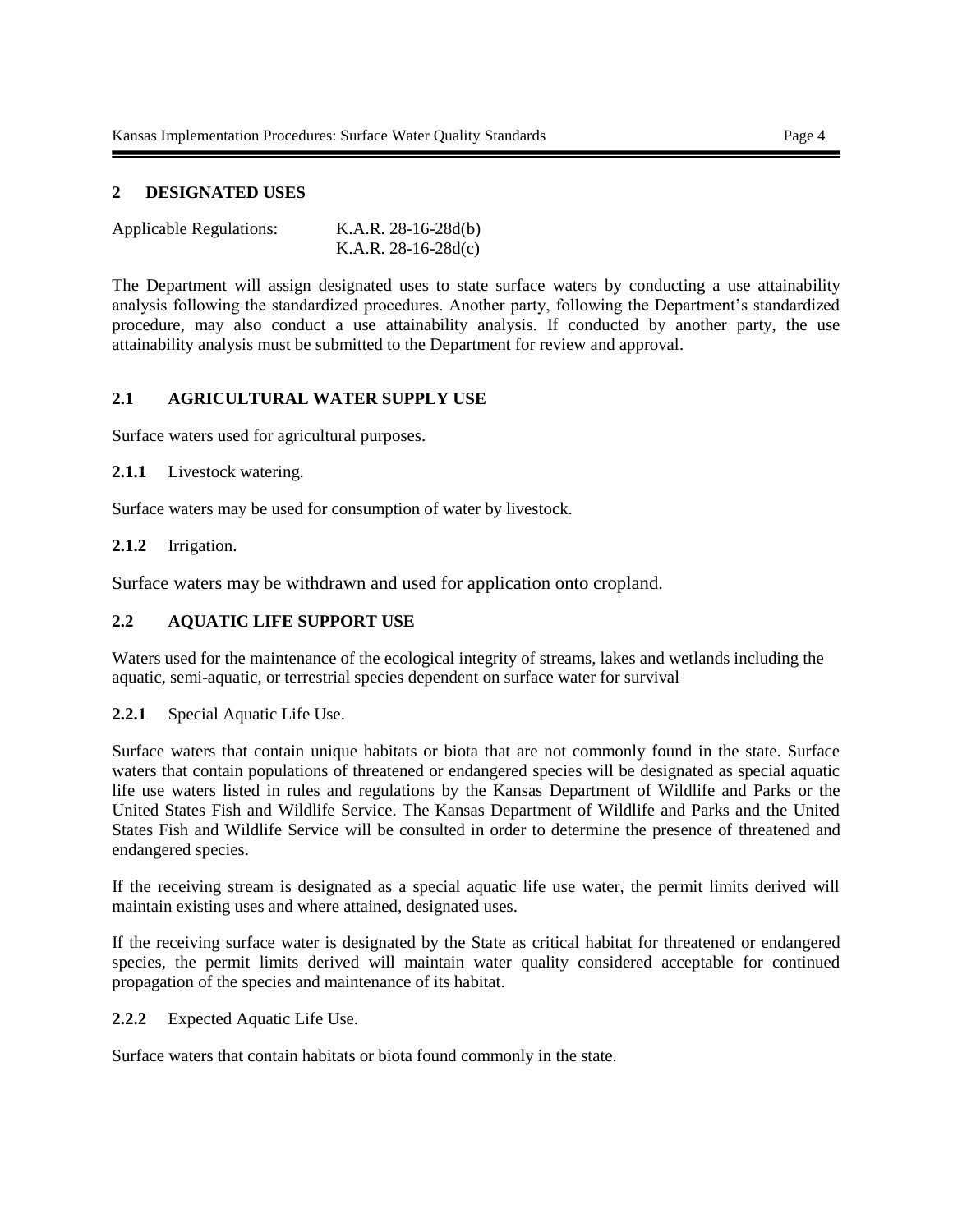#### <span id="page-9-0"></span>**2.2.3** Restricted Aquatic Life Use.

Surface waters that contain biota in limited abundance or diversity due to the physical quality or availability of habitat compared to more productive habitats in adjacent waters.

#### <span id="page-9-1"></span>**2.3 DOMESTIC WATER SUPPLY USE**

Surface waters that are used, after appropriate treatment, for a potable water resource. As used in these regulations, "point of diversion" is the location of a surface water intake structure used for domestic water supply or at the point of water removal from the alluvial aquifer by a well utilizing "groundwater under the influence of surface water" as defined under K.A.R. 28-15-11(cc).

#### <span id="page-9-2"></span>**2.4 FOOD PROCUREMENT USE**

Surface waters that are used for obtaining edible aquatic or semi-aquatic life for human consumption.

#### <span id="page-9-3"></span>**2.5 GROUNDWATER RECHARGE USE**

Surface waters used for replenishing useable groundwater resources.

#### <span id="page-9-4"></span>**2.6 RECREATIONAL USE**

Surface water used for primary or secondary contact recreation.

#### <span id="page-9-5"></span>**2.6.1** Primary Contact Recreation.

Primary contact recreational use is evaluated differently for each of two main categories of waters: 1) classified surface waters other than classified stream segments, and 2) classified stream segments. For each category, the determining factor for primary contact recreation is body immersion in the water to the extent that some inadvertent ingestion of water is probable.

The primary contact recreation season is from April 1 through October 31 of each year.

<span id="page-9-6"></span>**2.6.1.1** Classified Surface Waters Other Than Classified Stream Segments.

Uses supported in this category include boating, mussel harvesting, swimming, skin diving, water skiing, and wind surfing. The three subcategories of primary contact recreational use for classified surface waters other than classified streams segments are:

- 1) "Primary contact recreational use: swimming beach" applies to those classified surface waters other than classified stream segments that have posted public swimming areas. During the non-recreational season, the secondary contact recreational use: public access criteria will apply.
- 2) "Primary contact recreational use: public access" applies to those classified surface waters other than classified stream segments where full body contact may occur and is by law or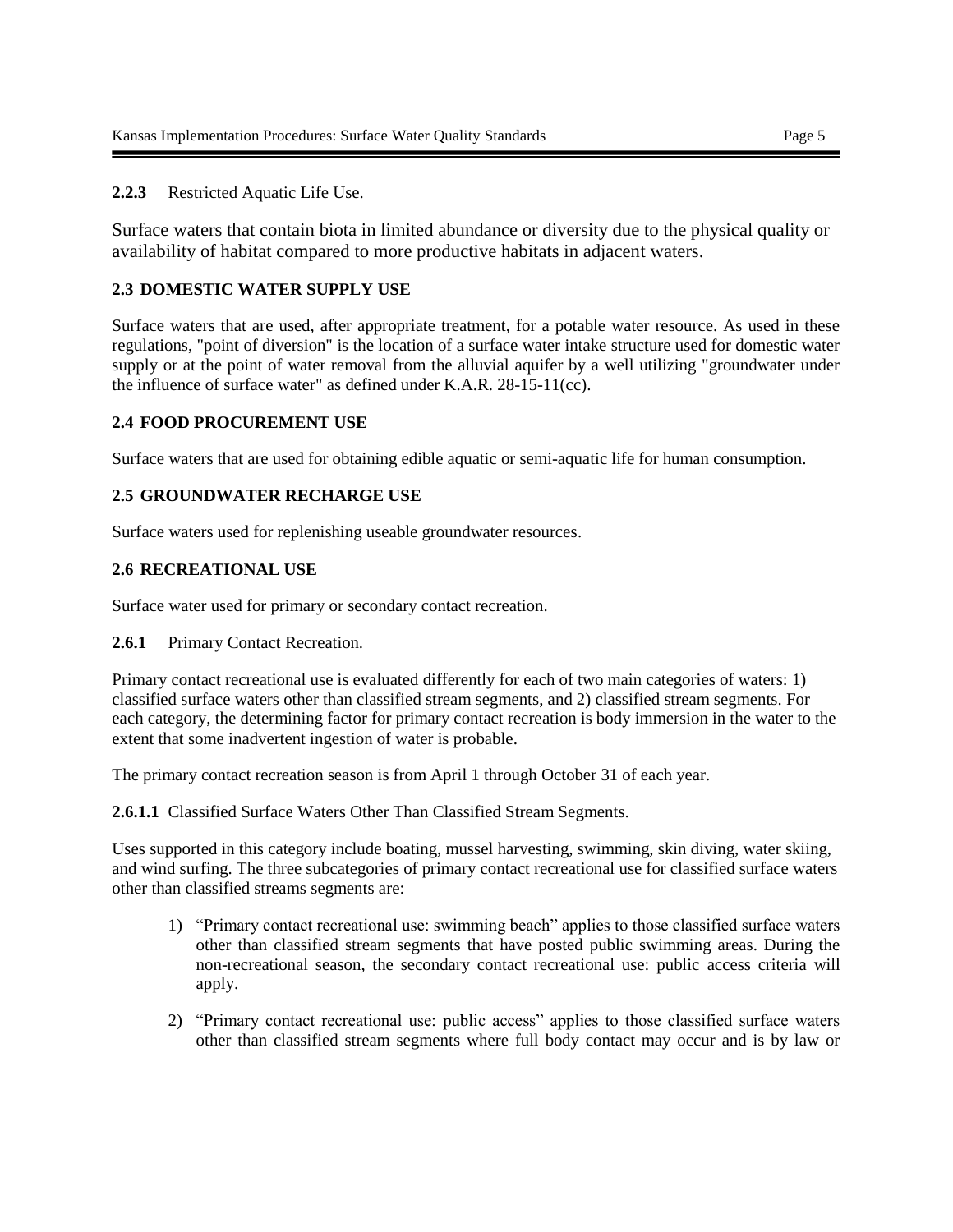written permission of the landowner open to and accessible by the public. During the nonrecreational season, the secondary contact recreational use: public access criteria will apply.

- 3) "Primary contact recreational use: restricted access" applies to those classified surface waters other than classified stream segments where full body contact may occur and is not open to and accessible by the public under Kansas law. During the non-recreational season, the secondary contact recreational use: restricted access criteria will apply.
- <span id="page-10-0"></span>**2.6.1.2** Classified Stream Segments.

The three subcategories of primary contact recreational use for classified stream segments are:

- 1) "Primary contact recreational use: class A" applies to those classified stream segments that have been designated as public swimming areas. Uses supported in this category include activities such as; kayaking, mussel harvesting, swimming, skin diving, water skiing, and wind surfing. During the non-recreational season, the secondary contact recreational use: class A criteria will apply.
- 2) "Primary contact recreational use: class B" applies to classified stream segments where moderate full body contact from activities that include kayaking, mussel harvesting, swimming, skin diving, water skiing, and wind surfing shall occur. A classified stream segment under this classification must be by law or written permission of the landowner open to and accessible by the public. During the non-recreational season, the secondary contact recreational use: class A criteria will apply.
- 3) "Primary contact recreational use: class C" applies to classified stream segments supporting boating, mussel harvesting, swimming, skin diving, water skiing, wind surfing, wading, or fishing and has infrequent full body contact under Kansas's law, a classified stream segment in this classification is not open to and accessible by the public. During the non-recreational season, the secondary contact recreational use: class B criteria will apply.

<span id="page-10-1"></span>**2.6.2** Secondary Contact Recreational Use.

There are two categories for secondary contact recreational use: 1) classified surface waters other than classified stream segments and 2) classified stream segments. The determining factor for secondary contact recreational use is a lack of body immersion to the extent ingestion of surface water is not probable.

The secondary contact recreational use standards apply year round to surface waters designated for secondary contact recreational use.

<span id="page-10-2"></span>**2.6.2.1** Classified Surface Waters Other Than Classified Stream Segments.

This use shall include wading, fishing, trapping, and hunting. The two subcategories of secondary contact recreational use for classified surface waters other than classified streams segments are: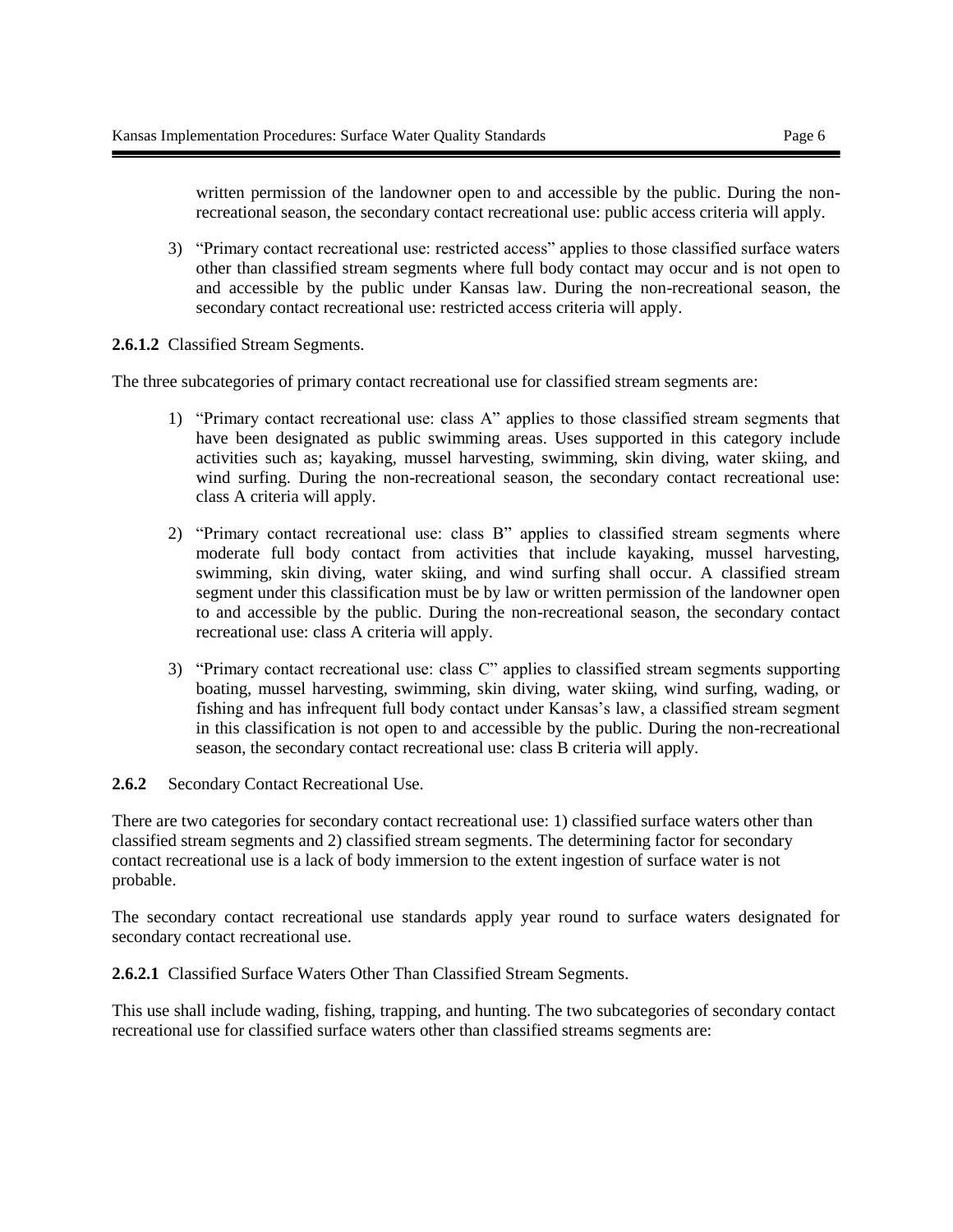- 1) "Secondary contact recreational use: public access" applies to classified surface waters other than a classified stream segments that are by law or written permission of the landowner open to and accessible by the public.
- 2) "Secondary contact recreational use: restricted access" applies to classified surface waters other than a classified stream segments that by law are not open to and accessible by the public.

<span id="page-11-0"></span>**2.6.2.2** Classified Stream Segments.

Secondary contact recreational uses for classified stream segments are capable of supporting the recreational activities of wading, fishing, canoeing, motor boating, rafting or other types of boating. There two classes of secondary contact recreational use for classified stream segments "Secondary contact recreational use: class A" applies to classified stream segments that are by law or written permission of the landowner open to and accessible by the public.

- 1) "Secondary contact recreational use: class A" applies to classified stream segments that are by law or written permission of the landowner open to and accessible by the public.
- 2) "Secondary contact recreational use: class B" applies to classified stream segments that by law are not open to and accessible by the public.

If opposite sides of a classified stream segment have differing public access status, the designated use of the entire classified stream segment will be the assigned the highest attainable recreational use. Assignment of the higher use, however, does not grant de facto public access to both sides of such segment.

Neither primary nor secondary contact recreational use designations will apply to stream segments where the natural, ephemeral, intermittent or low flow conditions or water levels prevent primary or secondary recreational activities.

#### <span id="page-11-1"></span>**3 CRITERIA**

#### <span id="page-11-2"></span>**3.1 BACKGROUND CONCENTRATIONS**

| Applicable regulation: | K.A.R. $28-16-28e(b)(9)$    |
|------------------------|-----------------------------|
|                        | K.A.R. $28-16-28e(d)(3)(B)$ |

In surface waters where naturally occurring concentrations of elemental substances such as chlorides or sulfates exceed the numeric criteria given in Tables 1a, 1b, and 1c in the Kansas Surface Water Quality Standards: Tables of Numeric Criteria, the newly established numeric criteria will be the background concentration in the receiving water. Background concentrations applied as criteria will be determined only for those substances incorporated into surface waters that are released from geologic deposits and formations as a result of erosional processes or groundwater intrusions.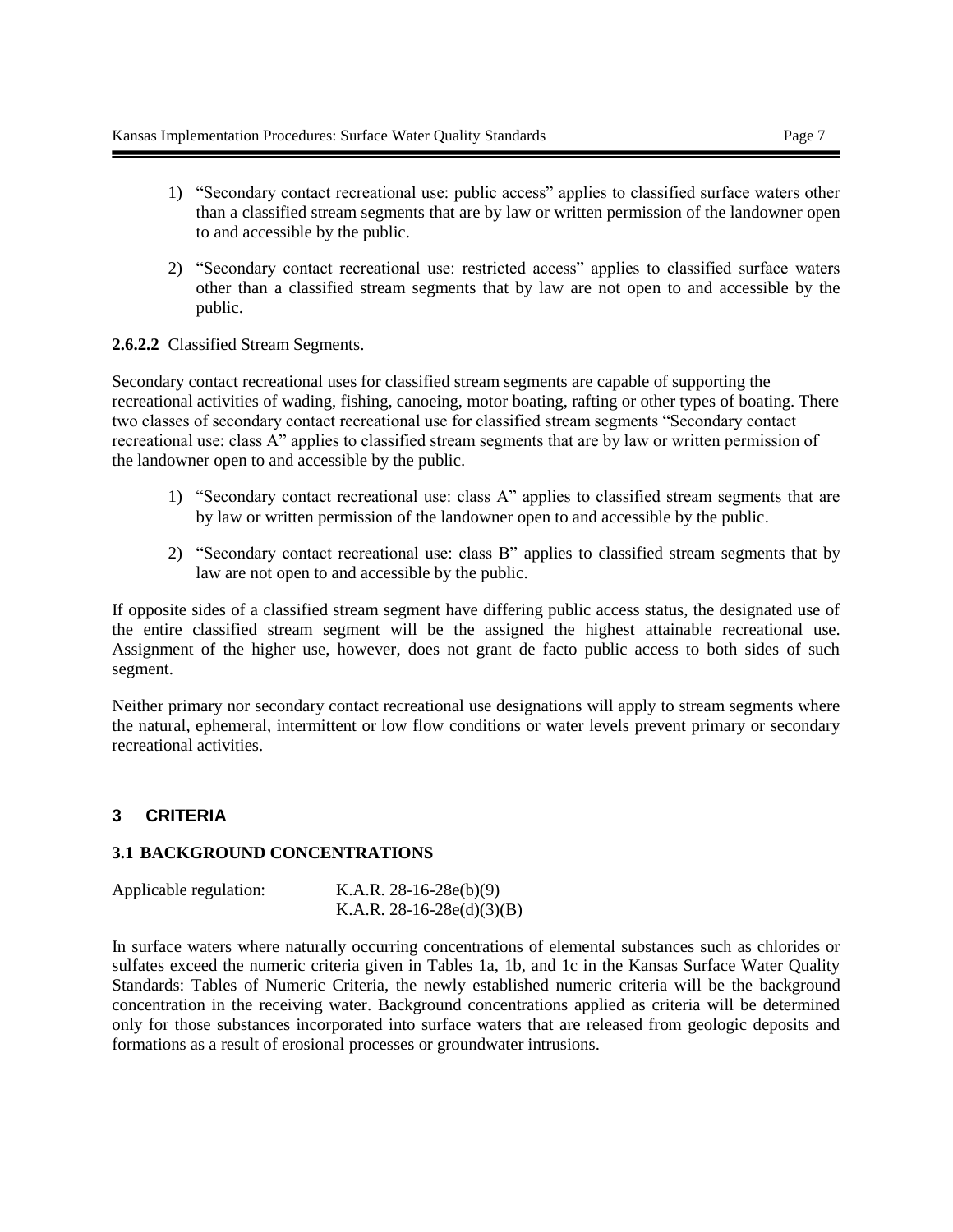The background concentration of a receiving water may be established using data from STORET or data from other data bases with adequate and documented quality assurance procedures acceptable to KDHE. The background concentration will be determined using existing instream chemical parameter measurements and stream flow measurements. In instances where background concentration is approximately proportional to the flow, the background concentration will be determined using the mean concentration of instream measurements. Only those measurements gathered when stream flow is at or below 50th percentile of all stream flow values will be used to determine background concentrations. A minimum of five data points will be required to make a background concentration determination. If sufficient data is not available, then the background concentration will be established through monitoring. Samples will be collected in upstream areas representative of the receiving water, including various habitat types, and unaffected by the discharge being permitted, or other identifiable anthropogenic influences. Samples from streams will be collected as close as possible to low flow conditions. Samples from lakes will be collected outside of the regulatory mixing zone. The mean of at least five concentration observations is required to establish the background concentration. Hardness and pH data will also be gathered if the criterion is hardness or pH dependent. In instances where background concentration is not proportional to flow, a scientifically based analysis approved by the department will be required.

#### <span id="page-12-0"></span>**3.2 SITE-SPECIFIC CRITERIA**

Applicable regulation: K.A.R. 28-16-28f(e)

A site-specific criteria determination can change the water quality aquatic life criteria for a parameter(s) in a given stream segment. A change in criteria based on a site-specific determination will not be granted to allow technology-based limits to be exceeded. The discharger requesting a site-specific determination from the criteria set via K.A.R. 28-16-28e must specifically state, in writing to KDHE, the parameters for which a site-specific determination is being sought. The request must include the scope, content and time frame for a study to gather data in support of the site-specific determination being requested. The sitespecific determination study must be conducted in accordance with one of the three methods outlined in USEPA's Interim Guidance on Determination and Use of Water Effect Ratios for Metals, EPA-823-B-94- 001, or other acceptable methods (background concentration determination or winter time ammonia criteria). The study may also provide supporting data establishing the chemical, physical and biological condition of the receiving water, including the number, diversity, and health of the biological resources in the stream. Studies to make a site-specific determination may also use guidelines provided in EPA's Technical Support Document for Water Quality-based Toxics Control.

To conduct a site-specific determination study, KDHE will require persons skilled in developing the necessary information needed to make a determination conduct the study. Such skills will include appropriate techniques for conducting the approved EPA methods and relevant biological studies. KDHE approval of the scope, content, and time frame of the study is required.

KDHE will conduct a forum for the public to participate in the establishment of site-specific aquatic life criteria. KDHE will invite interested parties, regional experts, and the general public to assist in the construction of the scope and content of any studies used for support or development of site-specific criteria. The public will also be invited to comment on proposed criteria through the public notice process and if deemed necessary, through a public hearing.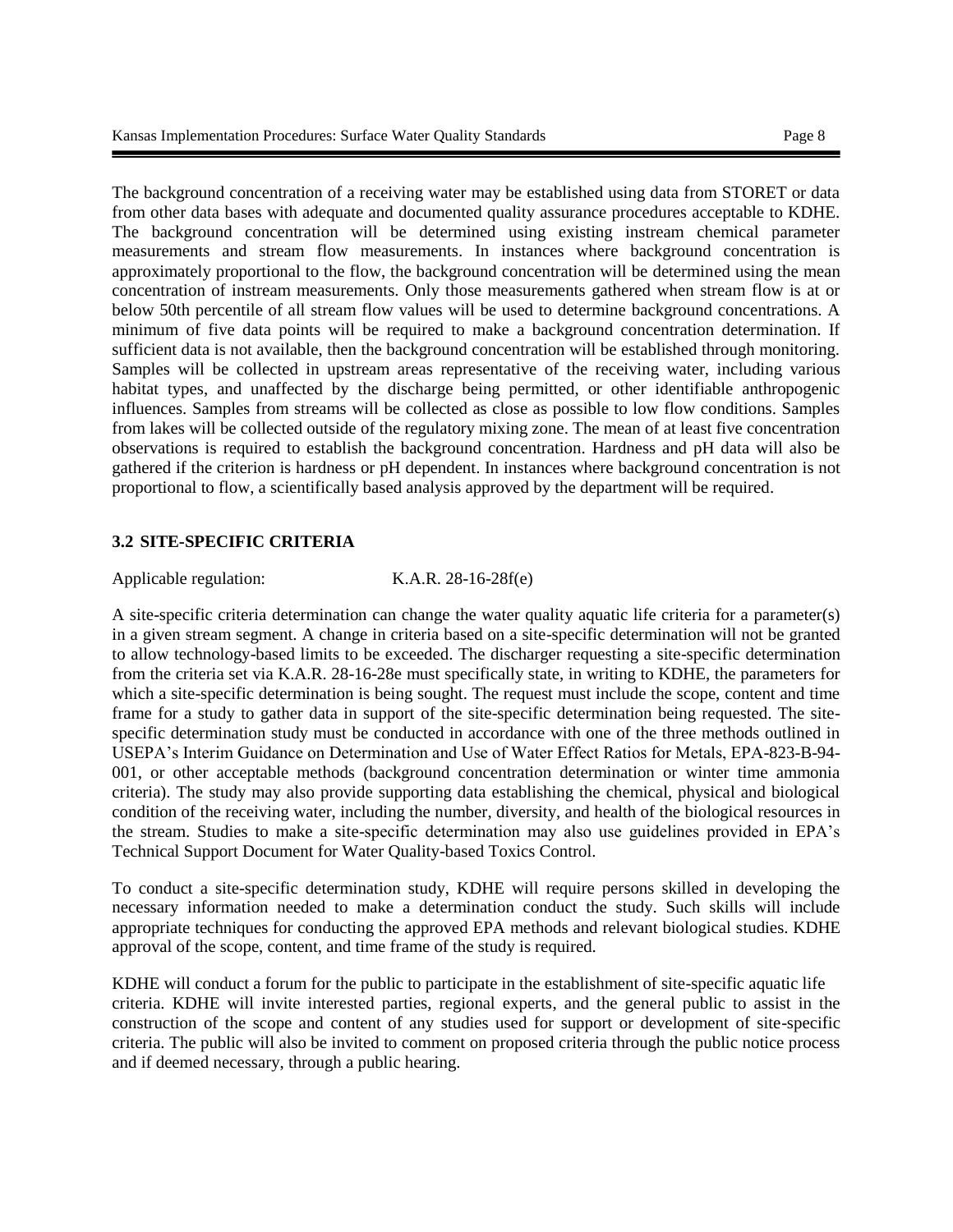Normally, KDHE will allow 12 months to gather the necessary data and three additional months to assimilate and present the report. This time frame may be extended or reduced based upon the complexity of the study; weather induced delays and other contingencies outside the control of the discharger. During this time, monitoring requirements will be placed in the permit for the parameters, which will be affected by the site-specific determination. The requirements in the original permit issued prior to allowing the site-specific criteria study will remain in effect until the permit is renewed or until a final decision is made on the site-specific criteria request.

The decision and appropriate permit modifications will be public noticed and subject to review and appeal. If the request to change the site-specific criteria is not granted and the permitee is unable to meet the required limitations, the permit will be modified with a schedule of compliance.

#### <span id="page-13-0"></span>**3.3 NATURALLY OCCURRING CONDITIONS FOR LOW DISSOLVED OXYGEN (DO) CRITERION IN STREAMS**

Applicable regulation: Kansas Surface Water Quality Standards: Tables of Numeric Criteria 1g

Some conditions that occur naturally can cause low dissolved oxygen levels in streams. Typically, the incidence of low dissolved oxygen occurs in the summer when water temperatures are high (reducing the ability of water to retain dissolved oxygen) and stream flows are low (reducing the ability of the stream to re-aerate itself or flush or dilute any oxygen-demanding substances present in the water). At times, the introduction of natural organic materials such as during periods of leaf fall can cause low dissolved oxygen levels in some segments of streams. Additionally, ground water reaching the surface through springs and seeps may have low dissolved oxygen. Digressions from the dissolved oxygen criterion under the above conditions should be excluded for the purposes of Section 303(d) of the Federal Clean Water Act.

Natural conditions contributing to the local digression of low dissolved oxygen should be documented during the field site visit. Factors including flow conditions, ambient air and water temperatures, presence of allochthonous organic matter from wildlife or riparian vegetation, dystrophic inputs to the stream from wetland areas and extended days of cloud cover should be noted at the time of sampling. Additionally, observations and samplings of the resident aquatic life community, including fish, mussels, macroinvertebrates and other shellfish should be made at the time of deficient oxygen to ascertain possible stress on the biota or lack thereof. These ancillary data and information will be used in the Section 303(d) listing and assessment process to determine whether the incident of low dissolved oxygen can be discounted.

#### <span id="page-13-1"></span>**3.4 DURATION AND FREQUENCY**

Applicable regulation: K.A.R. 28-16-28e(c)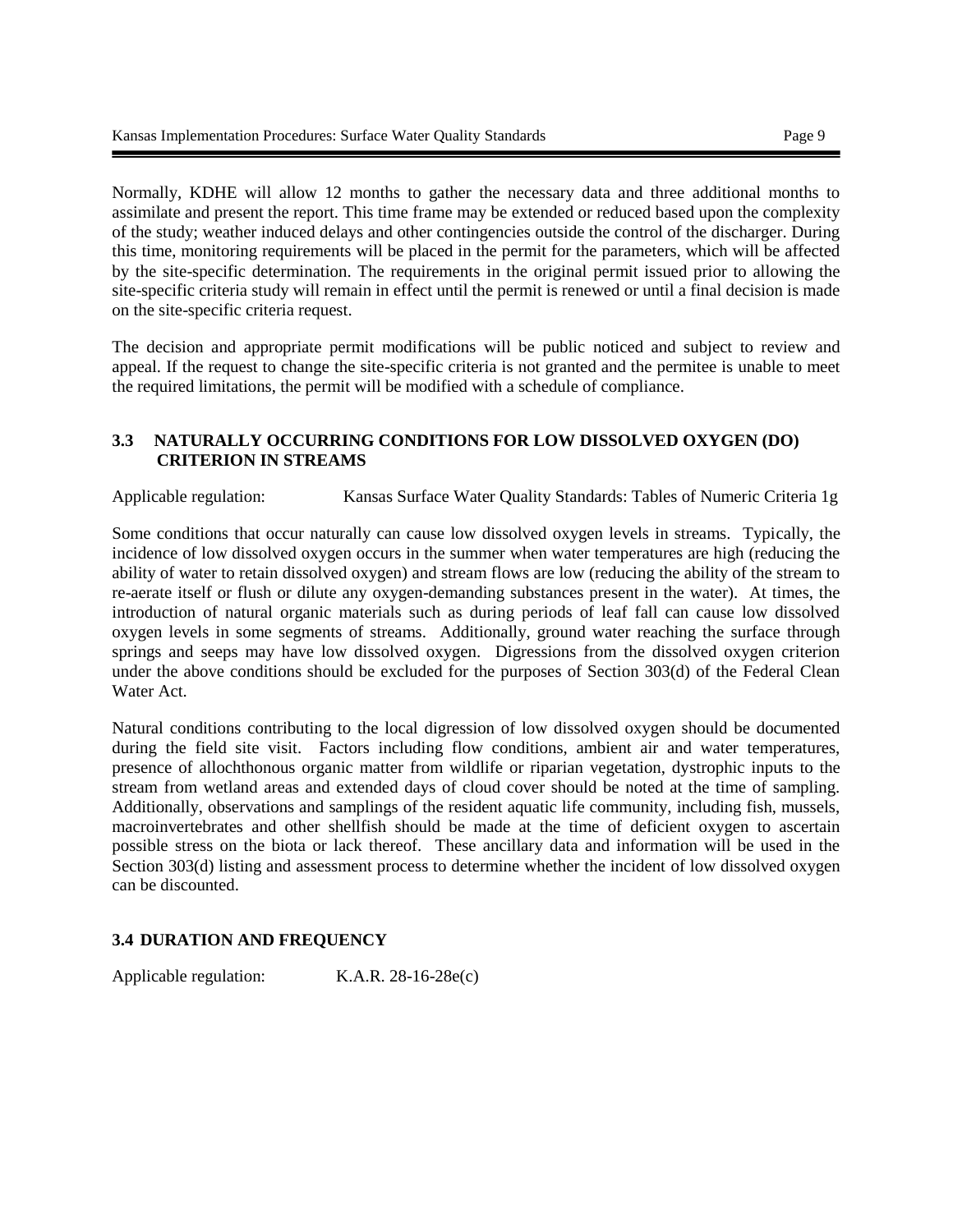### **Effective Frequency and Durations of Criteria Digressions for Indicating Impairment by Pollutants\***

| <b>Designated Use</b>                                                 | <b>Recreation</b>                                                   | <b>Acute Aquatic</b>                     | <b>Chronic Aquatic</b>                                                                                                           | <b>Domestic, Irrigation</b>                                                                                                   | Food                                    |
|-----------------------------------------------------------------------|---------------------------------------------------------------------|------------------------------------------|----------------------------------------------------------------------------------------------------------------------------------|-------------------------------------------------------------------------------------------------------------------------------|-----------------------------------------|
|                                                                       |                                                                     | <b>Life Support</b>                      | <b>Life Support</b>                                                                                                              | & Stockwater                                                                                                                  | <b>Procurement</b>                      |
| <b>Pollutant Class</b>                                                |                                                                     |                                          |                                                                                                                                  | <b>Water Supply</b>                                                                                                           |                                         |
| Unionized Ammonia                                                     |                                                                     | Greater than 1 per<br>3 years on average | Greater than 1 per 3 years<br>on average                                                                                         |                                                                                                                               |                                         |
| Pesticides (Priority<br>Pollutants**)                                 |                                                                     | Greater than 1 per<br>3 years on average | Greater than 1 per 3 years<br>on average                                                                                         | Annual average<br>concentration for domestic<br>drinking water supply use                                                     | Greater than 1<br>over past 10<br>years |
| Pesticides (Non-<br>Priority Pollutants, e.g.,<br>Atrazine, Alachlor) |                                                                     | Greater than 1 per<br>3 years on average | More than 10% of<br>samples collected between<br>March and October thru<br>binomial analysis                                     | Annual average<br>concentration for domestic<br>drinking water supply use                                                     | Greater than 1<br>over past 10<br>years |
| Organics (e.g.,<br>benzene,<br>PCBs, phenols, toluene)                |                                                                     | Greater than 1 per<br>3 years on average | Greater than 1 per 3 years<br>on average                                                                                         | Greater than 1 over past<br>10 years                                                                                          | Greater than 1<br>over past 10<br>vears |
| Metals                                                                |                                                                     | Greater than 1 per<br>3 years on average | Greater than 1 per 3 years<br>on average; Chronic<br>criteria applied to samples<br>taken under stable flow<br>conditions        | Greater than 1 over past<br>10 years                                                                                          | Greater than 1<br>over past 10<br>years |
| <b>Total Selenium</b>                                                 |                                                                     | Greater than 1 per<br>3 years on average | Greater than 1 per 3 years<br>on average; For natural<br>background<br>concentrations, median<br>over past 10 years              | Greater than 1 over past<br>10 years                                                                                          | Greater than 1<br>over past 10<br>years |
| Nitrate (plus Nitrite)                                                |                                                                     |                                          |                                                                                                                                  | Greater than 1 over past<br>10 years                                                                                          |                                         |
| Chlorophyll-a                                                         |                                                                     |                                          |                                                                                                                                  | Average of 4 or more<br>samples over past 12 years<br>for domestic water supply                                               |                                         |
| Salts (e.g., chloride,<br>sulfate, fluoride, boron)                   |                                                                     | Greater than 1 per<br>3 years on average | More than 10% of<br>samples thru binomial<br>analysis; For natural<br>background<br>concentrations, median<br>over past 10 years | More than 10% of samples<br>thru binomial analysis; For<br>natural background<br>concentrations, median<br>over past 10 years |                                         |
| E coli Bacteria                                                       | Geometric<br>mean of five<br>samples<br>collected<br>within 30 days |                                          |                                                                                                                                  |                                                                                                                               |                                         |
| Dissolved Oxygen                                                      |                                                                     | Greater than 1 per<br>3 years on average |                                                                                                                                  |                                                                                                                               |                                         |
| pH                                                                    |                                                                     |                                          | More than 10% of<br>samples thru binomial<br>analysis                                                                            |                                                                                                                               |                                         |
| Temperature                                                           |                                                                     | Greater than 1 per<br>3 years on average |                                                                                                                                  |                                                                                                                               |                                         |
| Radionuclides                                                         |                                                                     |                                          |                                                                                                                                  | Greater than 1 over past<br>10 years                                                                                          |                                         |

\*For the purposes of assessment under Section 303(d) of the Clean Water Act, this table displays the thresholds of frequency for pollutant concentrations that exceed the numeric criteria contained within the Surface Water Quality Standards to indicate impairment of the designated uses assigned to waters of the state. Typical ambient sampling implies duration of one hour for acute criteria, 4 days for chronic criteria at stable flow and 70 years for water supply or food procurement as a lifetime average. \*\*Priority Pollutants – A set of 126 chemical pollutants EPA regulates, and for which EPA has published analytical test methods.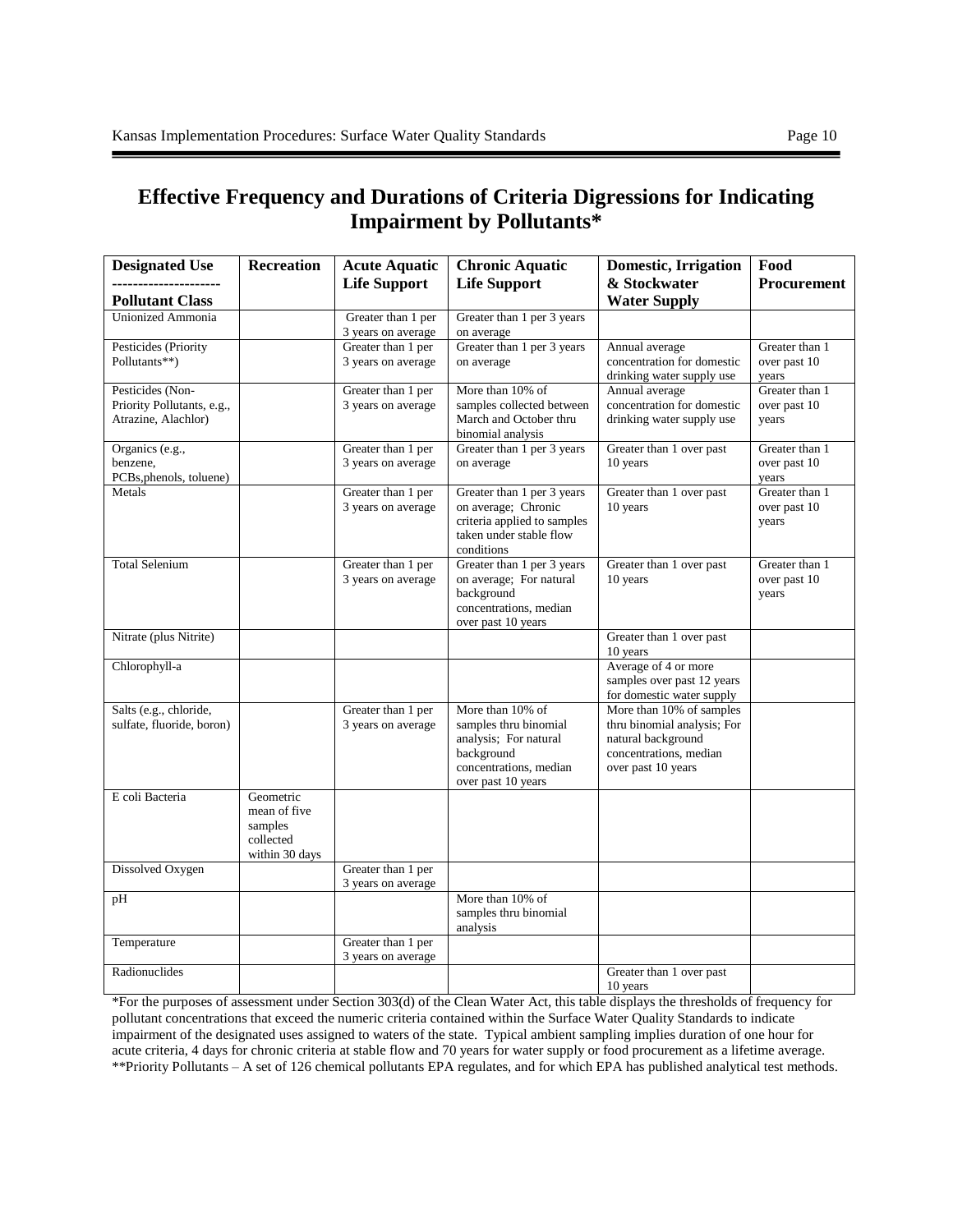#### <span id="page-15-0"></span>**4 WATER QUALITY STANDARDS VARIANCES**

Applicable Regulations: K.A.R. 28-16-28b K.A.R. 28-16-28f(d) through K.A.R. 28-16-28h

#### <span id="page-15-1"></span>**4.1 BACKGROUND**

In August 2015, the Environmental Protection Agency (EPA) published 40 C.F.R. 131.14, implementing its authority under the Clean Water Act (CWA) section  $101(a)$  and  $303(c)(2)$  to establish requirements for water quality standard (WQS) variances. A WQS variance is a flexible mechanism of water quality protection that may be requested by an individual or group of dischargers who believe they cannot meet their current permit limit and are also uncertain whether the permit limit can ultimately be achieved. Variances establish time limited designated use and criterion, that reflects the highest attainable condition as an alternative to one or more of the criteria of K.A.R. 28-16-28e for the purposes of developing National Pollutant Discharge Elimination System (NPDES) permit limits where the underlying designated use and criterion cannot currently be met due to one of the factors cited in K.A.R. 28-16-28f(d)(5). The process of adopting WQS variance will be done according to K.AR. 28-16-28b, K.A.R. 28-16-28f(d) and K.A.R. 28-16-28h, which adopts in part 40 C.F.R. 131.14.

The Kansas Department of Health and Environment (KDHE), the permitting authority for the state of Kansas, may adopt time-limited WQS variances for a designated use and criterion reflecting the highest attainable condition (HAC) applicable throughout the term of the WQS variance, pursuant to K.A.R. 28- 16-28b(sss) and 28-16-28f(d). A WQS variance does not exempt the discharger from the requirement to comply with all other applicable technology-based effluent limitations (TBELs) or water quality-based effluent limitations (WQBELs) outside of the parameters specified in the variance. WQS variances may be adopted for a single discharger, multiple dischargers, or a water body or waterbody segment(s). Each WQS variance is considered to be a WQS and is subject to the requirements of the public participation process referenced in 40 CFR 131.14 and referenced in K.A.R. 28-16-28f(d), and defined in 40 C.F.R. 131.20.

A WQS variance may be appropriate when a facility has opportunities to improve water quality, but the timeframe is uncertain as to when the criteria will be consistently met. A WQS variance will not be adopted if the underlying designated use and criterion of the proposed WQS variance can be achieved by implementing technology-based effluent limits.

WQS variances and requests for subsequent WQS variances are initially reviewed by the KDHE Bureau of Water (BOW). If KDHE BOW supports the proposed WQS variance, it is then subject to public review and comment during the public notice process, and a public hearing as a change to the WQS. KDHE BOW will address any public comments prior to submittal to U.S. EPA Region 7 for final approval. Once EPA Region 7 has granted final approval of the WQS variance, NPDES permit(s) with the WQS variance can be issued. Each WQS variance is granted for the minimum time needed as to achieve compliance with the applicable highest attainable condition as determined by KDHE.

#### <span id="page-15-2"></span>**4.2 ELIGIBILITY**

Person(s) requesting a WQS variance shall meet at least one of the factors listed in K.A.R. 28-16-  $28f(d)(5)$ , the detail for this regulation follows:

The following factors may preclude attainment of the designated use and criterion, necessitating the adoption of a variance to the designated use or associated criterion: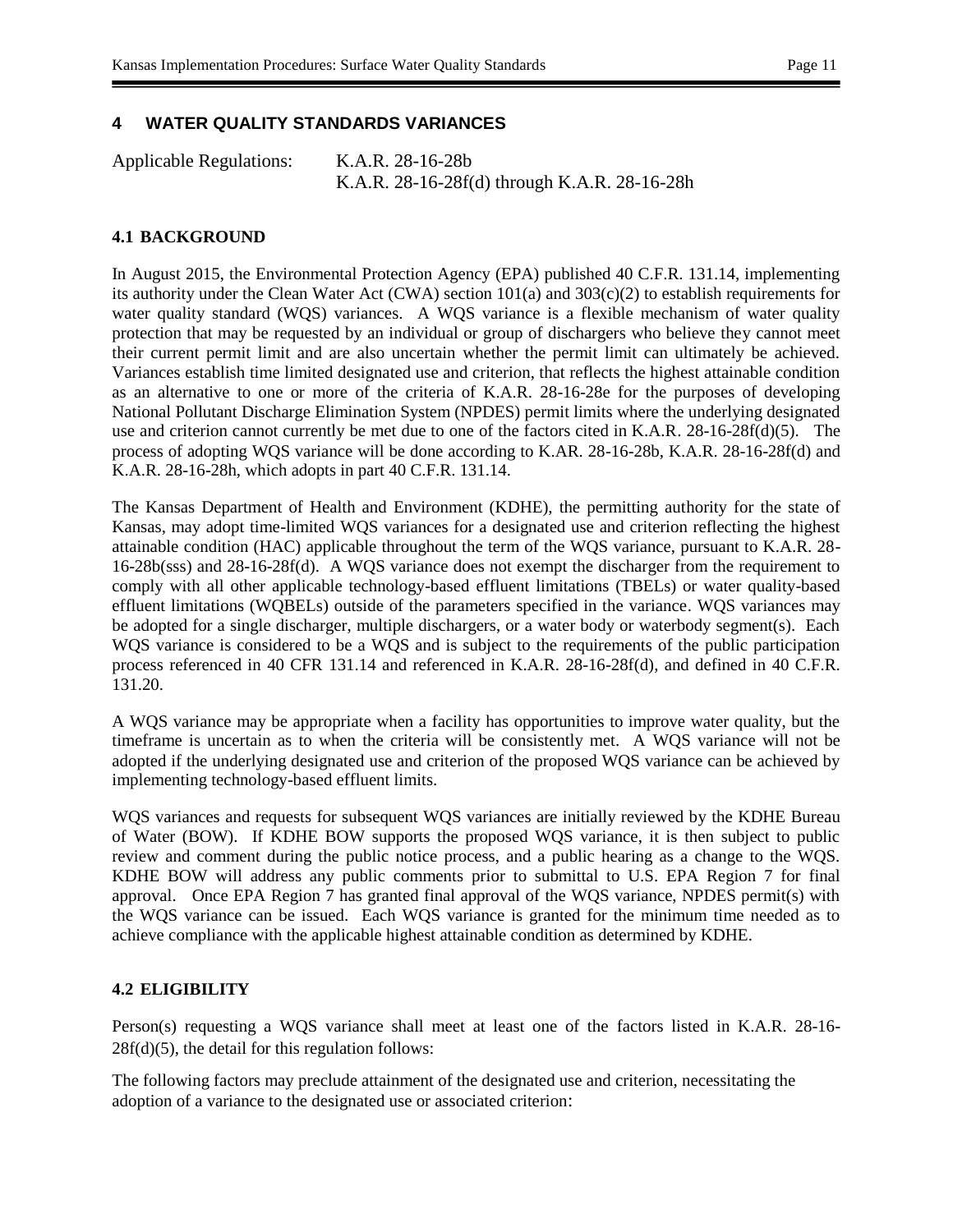- 1) Naturally occurring pollutant concentrations;
- 2) natural, ephemeral, intermittent, or low-flow conditions or water levels, unless augmented by effluent or other discharges;
- 3) human-caused conditions or sources of pollution that cannot be remedied or could cause more environmental damage to correct than leave in place;
- 4) dams, diversion, or other types of hydrologic modifications that cannot be modified or operated to attain the use;
- 5) physical conditions that affect aquatic life use of the natural water features of the surface water segment, including lack of a proper substrate, inadequate cover, flow, depth, pools, or riffles;
- 6) controls more stringent than those required by sections 301(b) and 306 of the federal clean water act that could result in substantial and widespread economic and social impact; and
- 7) necessary actions undertaken to facilitate lake, wetland, or stream restoration through dam removal or other significant reconfiguration activities.

As part of the WQS variance application or request, the requestor is to demonstrate they have assessed and considered the following factors:

- Technology-based controls are insufficient to meet WQBELs derived to meet the underlying designated use and criteria at issue in the variance,
- Ensure there is no jeopardy to threatened or endangered species,
- Ensure there is no unreasonable risk to human health, and
- Ensure the highest attainable condition applicable throughout the term of the variance does not result in any lowering of currently attained ambient water quality, consistent with 131.14(b)(1)(ii).

As an alternative to identifying qualified dischargers at the time of adoption of a WQS variance for multiple dischargers, specific eligibility requirements may be adopted in a WQS variance. Qualified permittees, approved to be included in a multiple discharger WQS variance will be listed in the Kansas Variance Register (K.A.R. 28-16-28h).

#### <span id="page-16-0"></span>**4.3 SUBMISSION REQUIREMENTS**

WQS variance requests from a discharger(s) will include an application that will be reviewed by KDHE. WQS variance requests shall include the following information, provided by KDHE or the applicant, for consideration:

<span id="page-16-1"></span>**4.3.1** Variance submissions to EPA**.** 

WQS variance submission per 40 C.F.R. 131.14(b) shall include:

- 1) The pollutant(s) or water quality criterion, and the water body/waterbody segment(s) to which the WQS variance applies.
- 2) The specific discharger subject to the WQS variance. (K.A.R. 28-16-28f(d) and 40 C.F.R. 131.14(b)(1))
- 3) All the applicable requirements that represent the HAC of the water body or waterbody segment throughout the term of the WQS variance.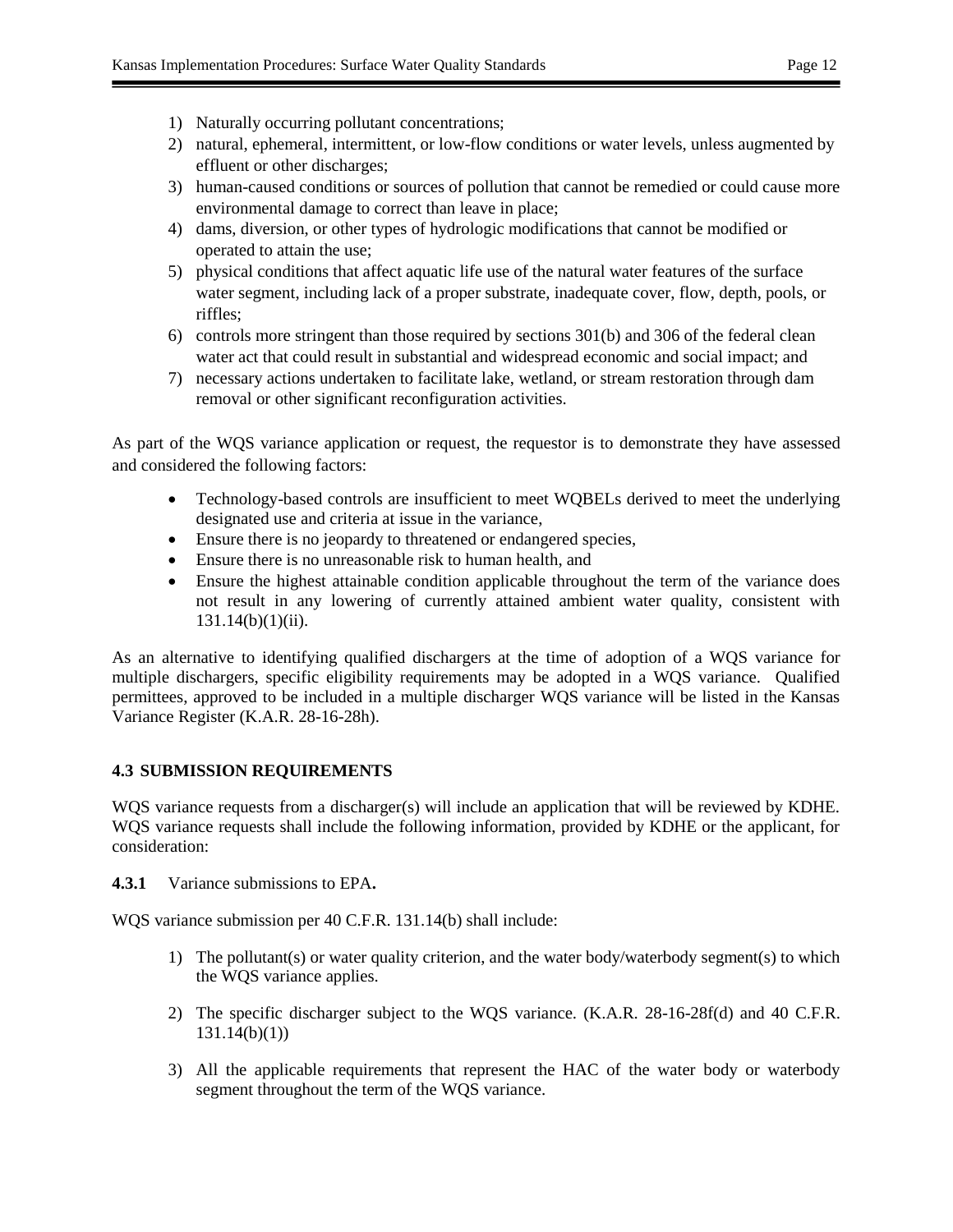- 4) Provide a quantitative expression of the HAC of the water body or waterbody segment receiving the discharge. Determine if the variance is for a discharger(s)-specific or applied to a water body or waterbody segment then select the appropriate quantifiable expression described below:
	- a. A quantifiable expression for discharger(s)-specific sites will be stated as one of the options listed in this section.  $(40 \text{ C.F.R. } 131.14(b)(1)(ii)(A)(1-3))$ 
		- The highest attainable interim criterion; or
		- The interim effluent condition that reflects the greatest pollution reduction achievable; or
		- If no additional feasible pollutant control technology can be identified, the interim criterion or interim effluent condition that reflects the greatest pollutant reduction achievable with the optimization of pollutant control technologies installed at the time the WQS variance is adopted, and the adoption and implementation of a pollutant minimization plan (PMP).
	- b. A quantifiable expression for a water body or waterbody segment will be stated as one of the options listed in this section.  $(40 \text{ C.F.R. } 131.14(b)(1)(ii)(B)(1-2))$ 
		- The highest attainable interim use and interim criterion; or
		- If no additional feasible pollutant control technology can be identified, the interim use and interim criterion that reflect the greatest pollutant reduction achievable with the pollutant control technologies installed at the time of adoption of a WQS variance, and the adoption and implementation of a PMP.
- 5) A statement providing that the requirements of the WQS variance are derived from the HAC identified at the time of the adoption of the WQS variance, or a subsequent HAC identified during any reevaluation, whichever is more stringent.  $(40 \text{ C.F.R. } 131.14(b)(1)(iii))$
- 6) The term of the WQS variance. Term limits may be documented to expire on a specific date or as an interval of time after EPA-approval. (40 C.F.R. 131.14(b)(1)(iv))
- 7) A provision specifying the schedule for the reevaluation(s) using all existing and readily available information and associated public input process for a WQS variance with a term greater than five years. Reevaluations will occur no less frequently than every five years after EPA approval of the WQS variance.  $(40 \text{ C.F.R. } 131.14(b)(1)(v))$

Upon the completion of the reevaluation the results will be submitted to EPA within 30 days.

- 8) A provision that the WQS variance will no longer be the applicable water quality standard for purposes of the Federal Clean Water Act if a reevaluation consistent with the frequency specified in the WQS variance is not conducted or the results are not submitted to EPA, unless and until the reevaluation is conducted and the results are submitted to EPA. (40 C.F.R. 131.14(b)(1)(vi))
- <span id="page-17-0"></span>**4.3.2** Supporting Documentation.

Compile the appropriate supporting documentation for the type of variance being requested as required for the submission packet. Supporting documentation shall include: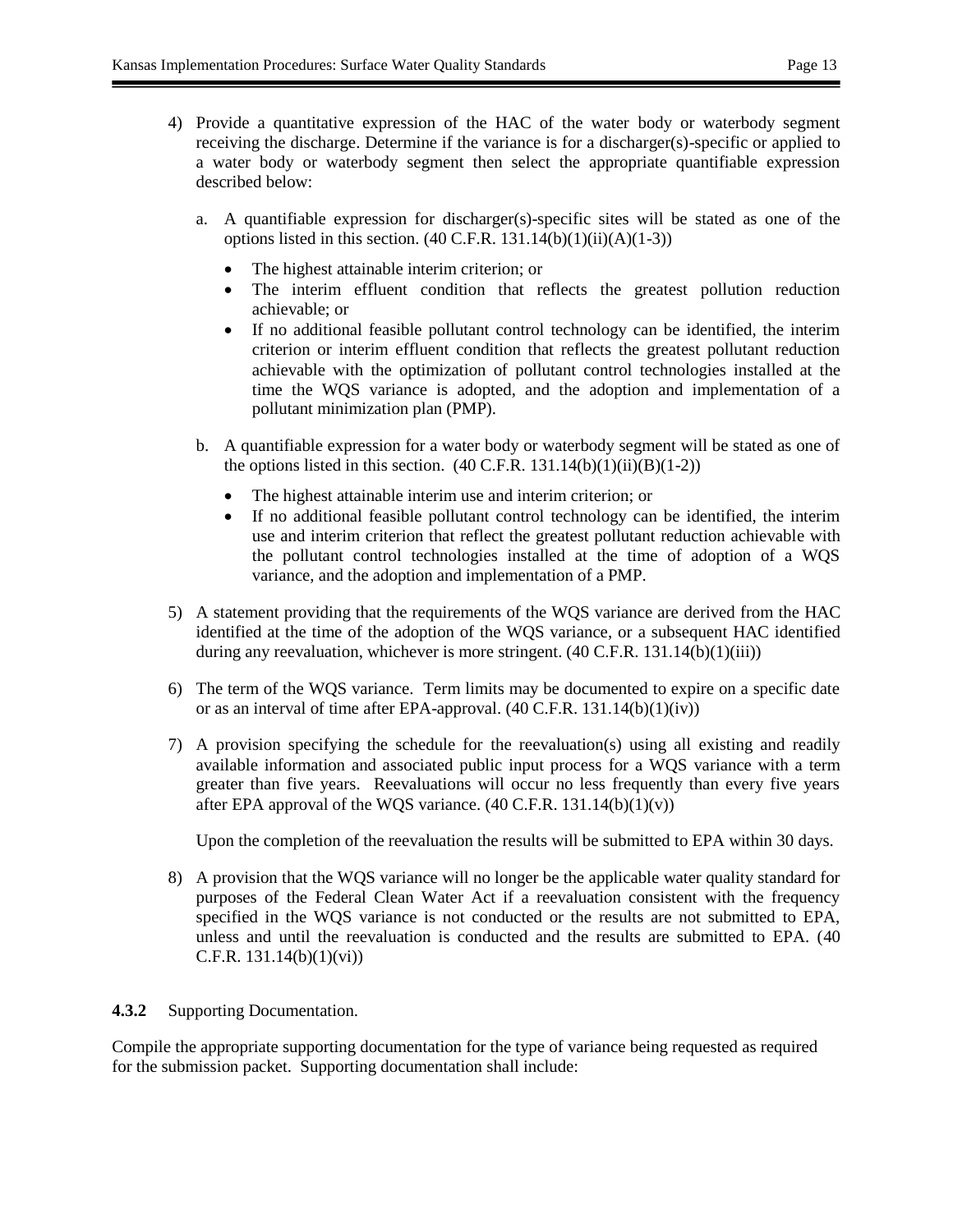- **1)** Indicate if the designated use is a Federal Clean Water Act  $101(a)(2)$  use or a non- $101(a)(2)$ use. Based on the designated use determination include the appropriate documentation as defined in this section. Federal Clean Water Act  $101(a)(2)$  use(s) include those uses which provide for the protection and propagation of fish, shellfish, wildlife and recreation in and on the water.
	- **a.** For 101(a)(2) use(s) (40 C.F.R. 131.14(b)(2)(i)(A)):
		- i. Document one of the factors listed in K.A.R.  $28-16-28f(d)(5)$ , is met, or
		- ii. List the actions necessary to facilitate lake, wetland, or stream restoration through dam removal or other significant reconfiguration activities that preclude attainment of the designated use and criterion while the actions are being implemented.
	- **b.** For Non-101(a)(2) use(s) (40 C.F.R. 131.14(b)(2)(i)(B)) provide justification and demonstration that the use and value of the water for those uses listed in 40 CFR 131.10(a) appropriately supports the WQS variance and term.
- **2)** Submit documentation demonstrating the term of the WQS variance is only as long as necessary to achieve the HAC. Such documentation will justify the term of the WQS variance by describing the pollutant control activities to achieve the HAC, including those activities identified through an associated PMP, which are to serve as milestones for the WQS variance.
- **3)** A WQS variance for a water body or waterbody segment requires additional supporting documentation per 40 C.F.R. 131.14(b)(2)(i)(B)(iii), that identify and document any costeffective and reasonable BMPs for nonpoint source controls related to the pollutant(s) or water quality parameter(s) and water body or waterbody segment(s) specified in the WQS variance that could be implemented to make progress towards attaining the underlying designated use and criterion.
- <span id="page-18-0"></span>**4.3.3** Submitting the WQS variance Package to EPA Region 7 Office.

WQS variances are to be certified by the Attorney General prior to submittal to EPA Region 7. Necessary supporting documentation as defined in section 4.3.2 of this procedure will be submitted along with the WQS variance.

#### <span id="page-18-1"></span>**4.4 REEVALUATIONS**

WQS variances that exceed five years will be reevaluated according to the reevaluation schedule identified in the variance. The purpose of the reevaluation is to ensure that the highest attainable condition is reflected throughout the term of the variance. When a more stringent attainable condition is identified that condition will become the applicable interim WQS without additional action. Upon permit reissuance, the WQBEL will be based on the newly identified interim condition consistent with the NPDES permitting process. If the reevaluation identifies a condition less stringent than the highest attainable condition, the WQS variance will be revised and submitted to EPA for approval consistent with the Clean Water Act requirements.

Additionally, the reevaluation period allows the department to consider and evaluate changes in technology, operation or design of the existing wastewater treatment system to further optimize the treatment of wastewater and reduce the discharge of the pollutant(s) subject to the WQS variance. Incorporation of these changes will be made within the context of the permit holder's capacity to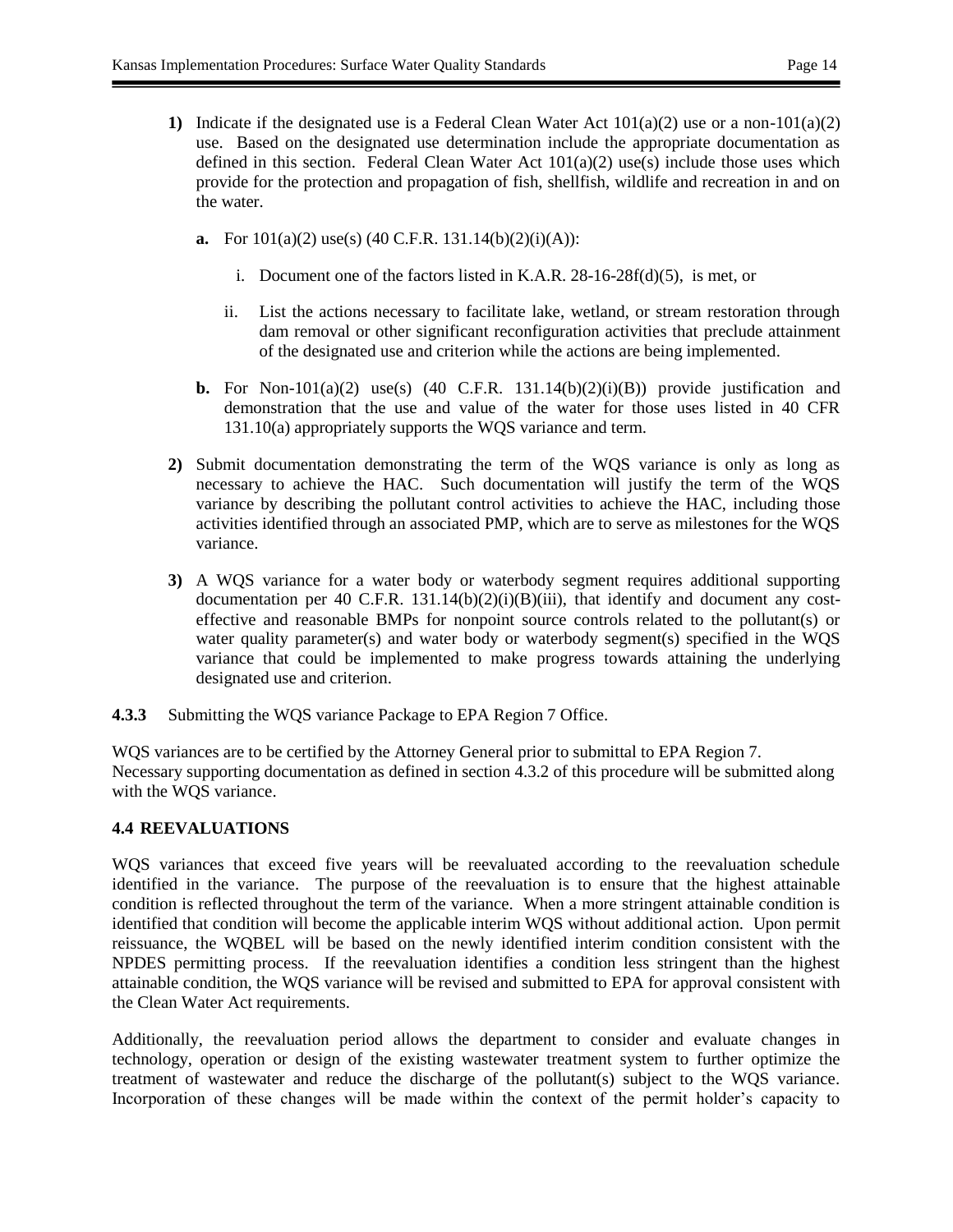financially implement those changes and the applicability of the change to the current system of the permit holder. Such changes may include, but are not limited to:

- **1)** Opportunity to irrigate the treated effluent onto adjacent agricultural, commercial or recreational land, thereby reducing or eliminating the discharge of effluent.
- **2)** Employing controlled discharge operations to alter the flow and volume of effluent discharges during critical and favorable conditions in the receiving waters.
- **3)** Review piping flow path to maximize the detention time of wastewater within the treatment system and construct improvements as appropriate.
- **4)** Schedule desludging of the treatment system to restore retention and functionality in the treatment system.
- **5)** Shield wastewater from exposure to sunlight as appropriate to support treatment capability on detained wastewater.
- **6)** Construct alternative discharge structures that opportunistically access wastewaters of differing quality.
- **7)** Construction of additional treatment cells, basins, raceways or polishing wetlands to enhance biological treatment or eliminate discharge of wastewater.
- **8)** Construction of aeration, chemical feeds or other capacity for treating influent sewage and initiating biological removal of pollutants from the final discharging wastewater.

Other emerging technology as applicable to reduce the concentration and loads of pollutants from wastewater.

#### <span id="page-19-0"></span>**4.5 SUBSEQUENT VARIANCES**

If necessary, a subsequent WQS variance may be adopted when water quality goals have not been attained within the term of the original variance or as special circumstance dictate. Subsequent variances will follow the same variance submittal process for a new variance as defined in section 2 and 3 of this procedure. (K.A.R. 28-16-28f(d) and 40 CFR 131.14(b)(1)(iv))

When requesting a subsequent WQS variance for a water body or waterbody segment, documentation detailing the extent of best management practices (BMP) implementation for nonpoint source controls to address the pollutant(s) subject to the initial WQS variance and the resulting water quality improvements is to be compiled for the submission packet and approval.  $(40 \text{ CFR } 131.14(b)(2)(iii)(B))$ 

#### <span id="page-19-1"></span>**4.6 IMPLEMENTING WQS VARIANCES IN NPDES PERMITS**

A WQS variance serves as the applicable water quality standard for implementing NPDES permitting requirements pursuant to 40 C.F.R. 122.44(d) for the term of the WQS variance. Any limitations and requirements necessary to implement the WQS variance shall be included as enforceable conditions of the NPDES permit (40 C.F.R. 131.14(c)). Each NPDES permit and its conditions involving the variance will be subject to public notification and opportunity for comment as typical through the department's permitting process.